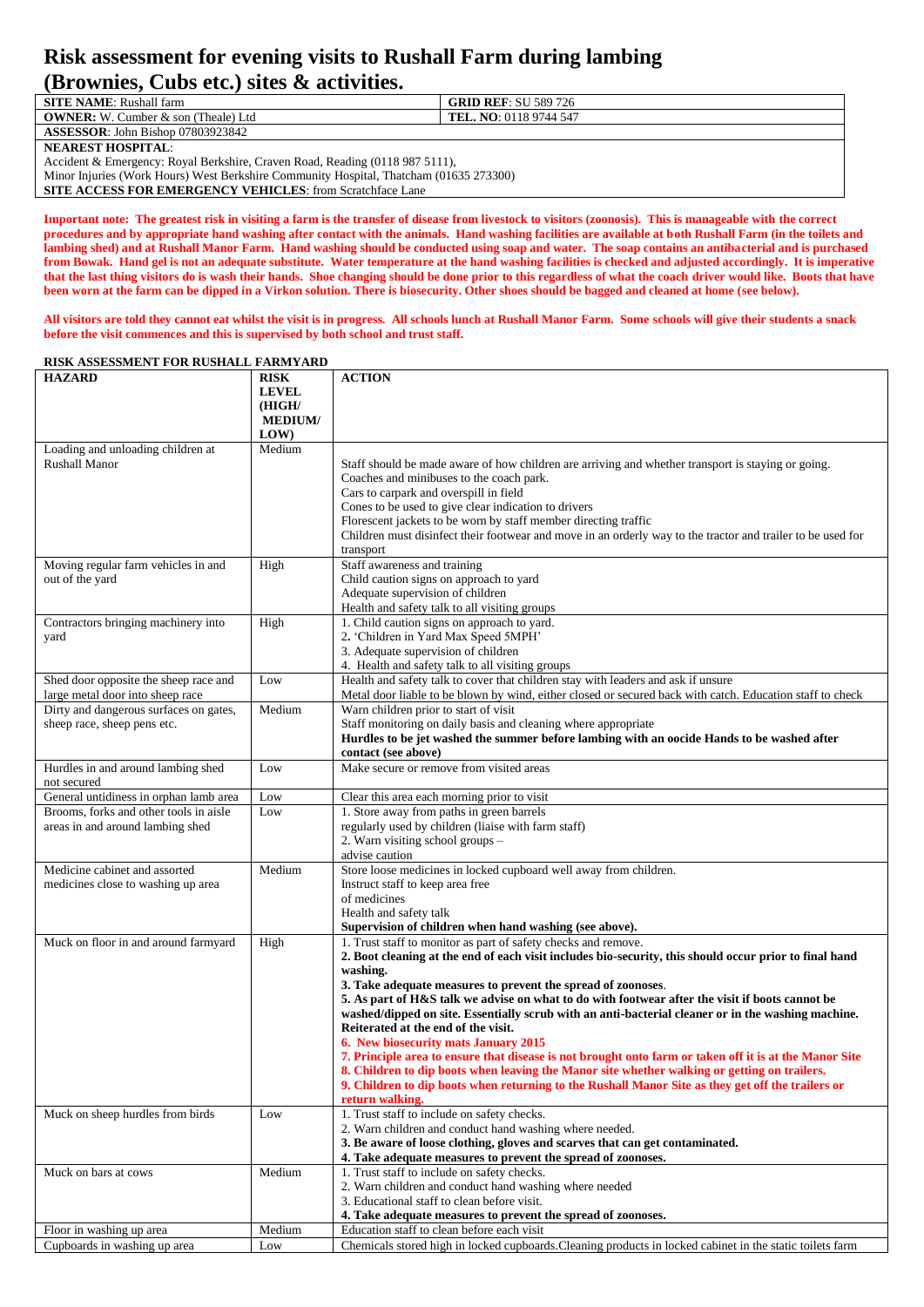| containing cleaning products                                               |        | side and Manor site                                                                                            |
|----------------------------------------------------------------------------|--------|----------------------------------------------------------------------------------------------------------------|
| Electricity supply to shearing                                             | Low    | Turn off electricity supply when not in use. Barrier erected when shearing.                                    |
| implements                                                                 |        |                                                                                                                |
| Disease and hygiene around lambing                                         | Medium | Signs warnings to pregnant women in place.                                                                     |
| shed                                                                       |        | Steve Waters to monitor health status of sheep flock and cattle herd in conjunction with Larkmead              |
|                                                                            |        | vet practice.                                                                                                  |
|                                                                            |        | Health and safety talk to all visiting groups                                                                  |
|                                                                            |        | Good procedures followed by staff (see health and safety notes and procedures set down in staff pack).         |
|                                                                            |        | Training of education staff by the vet in May 2013 to be repeated in 2018                                      |
| Stationary farm machinery and other                                        | Low    | Check regularly for loose and dangerous parts - ed. staff                                                      |
| stored equipment                                                           |        | Ensure all machinery is flat on the ground or roped off                                                        |
|                                                                            |        | Keys not to be left in machines when visits are on-going (NFU)                                                 |
| Workshop                                                                   | Low    | 1. Out of bounds                                                                                               |
|                                                                            |        | 2. Door to workshop to be kept closed at other times                                                           |
| Diesel tank, risk of spillage                                              | Low    | Controls are in workshop which is out of bounds                                                                |
| Chemical store                                                             | Low    | Keep locked (no harmful chemicals contained within)                                                            |
| Seed Drill. Spikes at rear risk of cuts &                                  | Low    | Health & Safety talk                                                                                           |
| grazes, also at eye level for small                                        |        | Children specifically told to avoid seed drill                                                                 |
| children                                                                   |        |                                                                                                                |
| Inputs, Processes & Outputs to go in a designated teaching area from 2018. |        |                                                                                                                |
| Bales of straw and hay. Risk of                                            | Low    | Health and safety talk                                                                                         |
| children climbing. Risk of tires on top                                    |        | Trust Staff to check safety of stacks prior to visits                                                          |
| falling.                                                                   |        | Tire covered stacks are temporary and also children told to not stand beneath them                             |
| Bales of Silage. Risk of children                                          | Low    | 1. Health and safety talk. Signs erected to warn of danger                                                     |
| climbing                                                                   |        |                                                                                                                |
| Blinds on lambing shed. Risk of                                            | Low    | Health and safety talk                                                                                         |
| wrapping up rapidly                                                        |        | Broken blinds replaced                                                                                         |
| Rats & mice                                                                | Low    | All food to be stored above ground and, in plastic containers if possible. This advice given to teaching staff |
|                                                                            |        | on pre-visit                                                                                                   |
|                                                                            |        | Cover this on health and safety talk.                                                                          |
|                                                                            |        | Poison in appropriate bait boxes only                                                                          |

| <b>RISK ASSESSMENT FOR AREA AROUND RUSHALL FARM BUILDINGS</b> |                |                                                                               |
|---------------------------------------------------------------|----------------|-------------------------------------------------------------------------------|
| <b>HAZARD</b>                                                 | <b>RISK</b>    | <b>ACTION</b>                                                                 |
|                                                               | <b>LEVEL</b>   |                                                                               |
|                                                               | (HIGH/         |                                                                               |
|                                                               | <b>MEDIUM/</b> |                                                                               |
|                                                               | LOW)           |                                                                               |
| Path above chalk pit – rotten trees, steep banks.             | Low            | Tree safety survey 2018. All dangerous trees and overhanging limbs removerd   |
| Chalk pit – trip hazards especially when wet. Unstable trees  | High           | Supervise access to the area $-$ Hard hats must be worn if groups are looking |
| and vegetation above chalk pit                                |                | closely at the chalk face.                                                    |
|                                                               |                |                                                                               |
| Chicken house                                                 | Low            | Be careful, no more than 2 children at any one time                           |
| Steep Bank in chalk pit field slippery when wet.              | Low            | Children told not to run down bank when wet                                   |
|                                                               |                |                                                                               |

| <b>RISK ASSESSMENT - ACTIVITIES</b> |  |
|-------------------------------------|--|
|-------------------------------------|--|

| <b>HAZARD</b>                                                              | <b>RISK LEVEL</b><br>(HIGH, | <b>ACTION</b>                                                                                                                                                                                                                                                                                                                                                                                                                                                                                                                                                                                                                                                                                                                                                                     |
|----------------------------------------------------------------------------|-----------------------------|-----------------------------------------------------------------------------------------------------------------------------------------------------------------------------------------------------------------------------------------------------------------------------------------------------------------------------------------------------------------------------------------------------------------------------------------------------------------------------------------------------------------------------------------------------------------------------------------------------------------------------------------------------------------------------------------------------------------------------------------------------------------------------------|
|                                                                            | <b>MEDIUM, LOW)</b>         |                                                                                                                                                                                                                                                                                                                                                                                                                                                                                                                                                                                                                                                                                                                                                                                   |
| <b>Activity: ANIMALS (sheep)</b>                                           |                             |                                                                                                                                                                                                                                                                                                                                                                                                                                                                                                                                                                                                                                                                                                                                                                                   |
| E.coli & Cryptosporidium                                                   | <b>Medium</b>               | Liaise with leader as to whether they are prepared for children to touch animals. If yes<br>then as per usual wash hands immediately after contact with animals (see above). Covered<br>in H&S talk.<br>If children entering animal pens i.e. when orphan lambs are older then ensure boots are<br>cleaned before changing shoes / getting on the transport. This must occur prior to final<br>hand washing.<br>As part of H&S talk advice washing footwear and clothing used at farm once home.<br>If holding lambs ensure that these lambs are less than a week old and ideally single lambs<br>or robust twins.<br>Ensure children are not wearing gloves. Beware of easily contaminable scarves and<br>clothing.<br>Take adequate measures to prevent the spread of zoonoses. |
| Orf                                                                        | Low                         | Farm & JST staff to monitor lambs for signs of Orf (lesions around the mouth & nose).<br>Hygiene as above essential and make sure no child has broken skin on hands when touching<br>sheep (covered in H&S talk)                                                                                                                                                                                                                                                                                                                                                                                                                                                                                                                                                                  |
| Watching a lambing may result in fainting                                  | Low                         | Monitor children and beware they could faint and fall possibly onto a hard surface<br>JST staff first aid trained, during First Aid training children advised to mention to trust staff if<br>feeling faint.<br>JST staff looking out for signs of fainting                                                                                                                                                                                                                                                                                                                                                                                                                                                                                                                       |
| Dirty and dangerous surfaces on gates, sheep<br>race, sheep pens etc.      | Medium                      | Warn children prior to start of visit<br>Staff monitoring on daily basis and cleaning where appropriate (see Spreadsheet)<br>Hurdles to be jet washed the summer before lambing with an oocide (See Spreadsheet)<br>Hands to be washed after contact (see above)<br>Take adequate measures to prevent the spread of zoonoses.                                                                                                                                                                                                                                                                                                                                                                                                                                                     |
| Hurdles in use not secured                                                 | Low                         | Make secure or remove from visited areas                                                                                                                                                                                                                                                                                                                                                                                                                                                                                                                                                                                                                                                                                                                                          |
| General untidiness in orphan area (March -<br>May)                         | Low                         | Clear this area each morning prior to visit                                                                                                                                                                                                                                                                                                                                                                                                                                                                                                                                                                                                                                                                                                                                       |
| Brooms, forks and other tools in aisle areas<br>in and around lambing shed | Low                         | Store away from paths regularly used by children (liaise with farm staff)<br>Warn visiting school groups – advise caution                                                                                                                                                                                                                                                                                                                                                                                                                                                                                                                                                                                                                                                         |
| Big barn doors not properly secured                                        | Medium                      | Teaching staff to check that doors are securely fastened especially in windy weather                                                                                                                                                                                                                                                                                                                                                                                                                                                                                                                                                                                                                                                                                              |
| Farm and delivery vehicles moving around                                   | Low                         | Speed restriction signs. "Children in Yard Max Speed 5mph"                                                                                                                                                                                                                                                                                                                                                                                                                                                                                                                                                                                                                                                                                                                        |